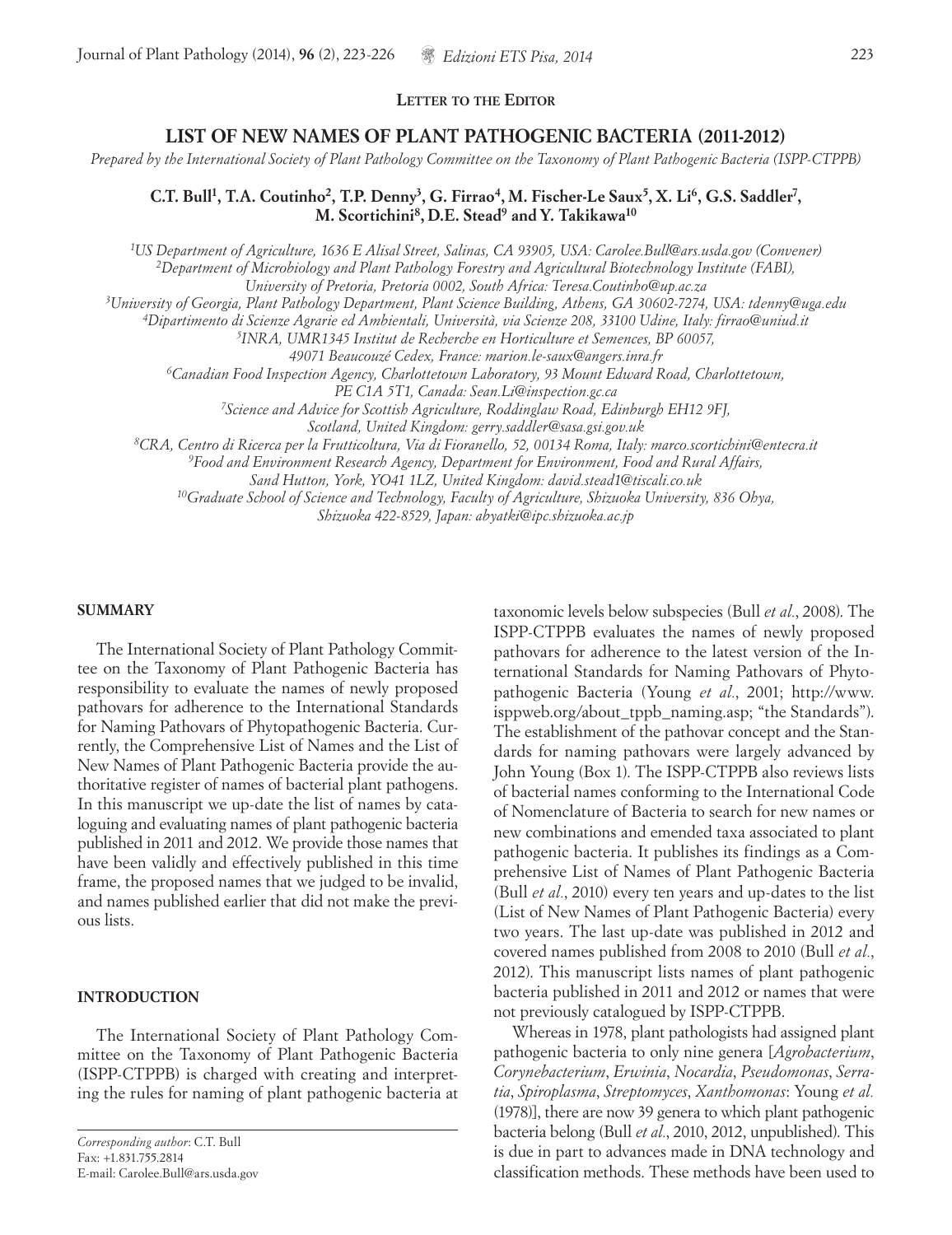demonstrate that some taxa are polyphyletic and should be separated. In some cases comprehensive data have been presented, thus allowing the proposal of new named taxa. Pathogens from novel genera have also been discovered. In this and other recent lists of names, bacterial plant pathogens are assigned to several new genera for which plant pathologists have little experience. Economically important diseases are now known to be caused by pathogens in the genera *Gibbsiella*, *Leifsonia*, *Lonsdalea*, and *Tatumella.* The well-trained plant pathologist must therefore keep an open mind regarding which prokaryotes can cause plant disease and continue to rigorously demonstrate Koch's postulates for novel taxa of suspected pathogens.

As of this writing, *Pectobacterium carotovorum* subsp. *brasiliense* Nabhan *et al.*, 2012 subsp. nov. is effectively published but has not been validly published in the International Journal for Systematic and Environmental Microbiology (IJSEM). Previously, the name was casually mentioned in a publication by Duarte *et al*. (2004), which warranted us listing *Pectobacterium carotovorum* subsp*. brasiliensis* and *Erwinia carotovorum* subsp. *brasiliense* Duarte *et al.*, 2004 as invalid in earlier Lists. Similarly, the casual use of *Dickeya solani* is prevalent in the literature and regulatory documents, and on the internet. Recently a manuscript formally describing and naming the species *Dickeya solani* was accepted for publication and is in press in the IJSEM (van der Wolf *et al*., 2013). Readers should monitor IJSEM and the List of Prokaryotic Names with standing in Nomenclature (www.bacterio.net) to determine if these names have been validly published.

To ensure valid publication and recognition of authority for proposed pathovar names, the ISPP-CTPPB recommends that authors choose to publish in journals that adhere to the Standards. These journals encourage authors to adhere to the Standards and provide unambiguous naming of the pathovar, an adequate description of the new pathovar (including the designation of pathotype strains), and other required criteria (Young *et al.*, 2001). In recent lists of names many pathovar names were ruled invalid because the proposals did not follow the Standards (Bull *et al.*, 2012). Many of these invalid names were originally "mentioned" but not formally proposed in peer-reviewed journals. Thus, the nomenclature of these taxa remains ambiguous, as formal nomenclatural proposals have not been made yet. To avoid further confusion in the nomenclature of plant pathogenic bacteria, we encourage authors to select appropriate journals for publication of new species or classifications that require pathovar name changes like new description and union, division or transfer of established pathovars. We urge that authors adhere to the Standards even if it means selecting another reputable journal for publication. Meanwhile the ISPP-CTPPB is seeking solutions to solve this issue.

Regardless of where they are published, the mission of the ISPP-CTPPB is to catalogue new names. Thus, we request that authors send an electronic copy of the effective

and validating publications of newly proposed names to the ISPP-CTPPB convener by email (Carolee.Bull@ars. usda.gov). Please contact the convener of the ISPP-CTPPB if you have any questions or comments about this list or other aspects of bacterial taxonomy.

#### **Abbreviations of Culture Collections**

- **ATCC** American Type Culture Collection, Manassas, Box 1549, Virginia 20108, USA.
- **BD** Plant Pathogenic and Plant Protecting Bacteria Collection (PPPPB), ARC-Plant Protection Research Institute, 1134 Park Street, Hatfield, Pretoria, South Africa.
- **CECT** Colección Española de Cultivos Tipo, Universidad de Valencia, Edificio de investigación, 64100 Burjassot, Valencia, Spain.
- **CFBP** CIRM-CFBP, Collection Française de Bactéries Associées aux Plantes, UMR1345 IRHS, INRA, 49000 Angers, France.
- **DSMZ** Deutsche Sammlung von Mikroorganismen und Zellkulturen GmbH, Mascheroder Weg 1b, 38124 Braunschweig, Germany
- **ICMP** International Collection of Micro-organisms from Plants, Landcare Research, Private Bag 92170, Auckland, New Zealand
- **LMG** BCCM/LMG Bacteria Collection, Laboratory for Microbiology, Ghent University, K. L. Ledeganckstraat 35, 9000 Gent, Belgium
- **NCPPB** National Collection of Plant Pathogenic Bacteria, Food and Environment Research Agency, Department for Environment, Food and Rural Affairs, Sand Hutton, York, YO41 1LZ, England

# **BACTERIAL NAMES**

- *Brenneria goodwinii* Denman *et al.*, 2012 sp. nov. LMG 26270; NCPPB 4484
- *Dickeya dadantii* Samson *et al.*, 2005 emend. Brady *et al.*, 2012

CFBP 1269; ICMP 1544; NCPPB 898

- *Dickeya dadantii* **subsp.** *dadantii* (Samson *et al.*, 2005) Brady *et al.*, 2012 subsp. nov. = *Dickeya dadantii* Samson *et al.*, 2005 CFBP 1269; ICMP 1544; NCPPB 898
- *Dickeya dadantii* **subsp.** *dieffenbachiae* (*ex* McFadden, 1961) Brady *et al.*, 2012 comb. nov.
	- = *Dickeya dieffenbachiae* Samson *et al.*, 2005
	- = *Pectobacterium chrysanthemi* pv. *dieffenbachiae*
	- (McFadden, 1961) Young *et al.*, 2004

= *Erwinia chrysanthemi* pv. *dieffenbachiae* (McFadden, 1961) Dye, 1978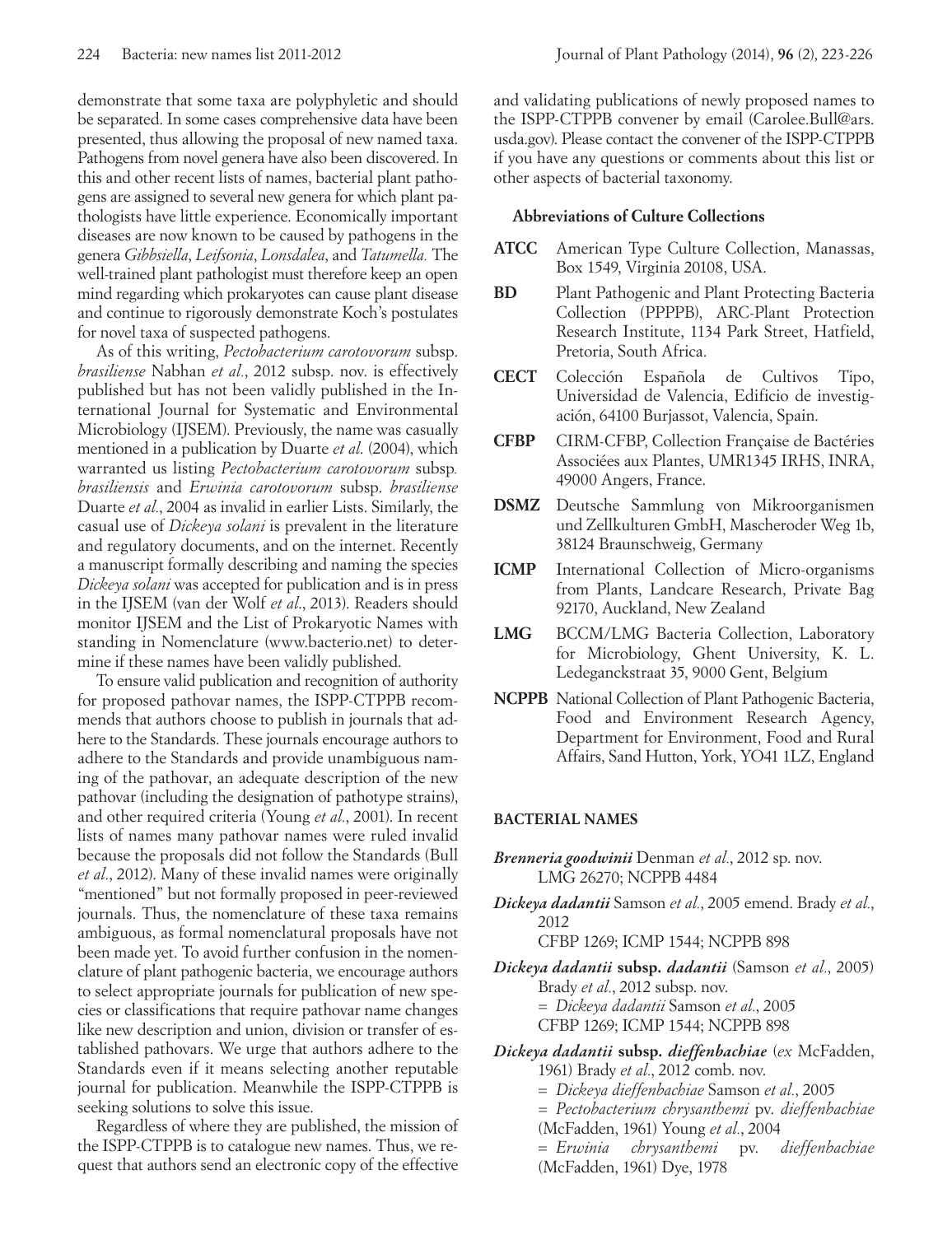= *Erwinia dieffenbachiae* McFadden, 1961 CFBP 1246; CFBP 2051; DSMZ 18013; ICMP 1568; LMG 25992; NCPPB 2976

- *Erwinia piriflorinigrans* López *et al.*, 2011 sp. nov. CFBP 5888; CECT 7348
- *Erwinia uzenensis* Matsuura *et al.*, 2012 sp. nov. LMG 25843; NCPPB 4475
- *Enterobacter mori* Zhu *et al.*, 2011 sp. nov. DSMZ 26271; LMG 25706
- *Lonsdalea* Brady *et al.*, 2012 gen. nov.

*Lonsdalea quercina* (Hildebrand and Schroth, 1967) Brady *et al.*, 2012 comb. nov.

*= Brenneria quercina* (Hildebrand and Schroth, 1967) Hauben *et al.*, 1999

= *Erwinia quercina* Hildebrand and Schroth, 1967 ATCC 29281; CFBP 3617; DSMZ 4561; ICMP 1845; LMG 2724; NCPPB 1852

*Lonsdalea quercina* **subsp.** *quercina* (Hildebrand and Schroth, 1967) Brady *et al.*, 2012 subsp. nov.

> *= Brenneria quercina* (Hildebrand and Schroth, 1967) Hauben *et al.*, 1999

= *Erwinia quercina* Hildebrand and Schroth, 1967 ATCC 29281; CFBP 3617; DSMZ 4561; ICMP 1845; LMG 2724; NCPPB 1852

*Lonsdalea quercina* **subsp.** *iberica* Brady *et al.*, 2012 subsp. nov.

LMG 26264; NCPPB 4490

*Lonsdalea quercina* **subsp.** *britannica* Brady *et al.*, 2012 subsp. nov.

LMG 26267; NCPPB 4481

- *Pantoea allii* Brady *et al.*, 2011 sp. nov. BD 390; LMG 24248
- *Rhizobium nepotum* Pulawska *et al.*, 2012b sp. nov. CFBP 7436; LMG 26435 The type strain is not pathogenic

*Rhizobium skierniewicense* Pulawska *et al.*, 2012c sp. nov. CFBP 7420; LMG 26191

# **'***Candidatus***' Plant Pathogenic Bacteria**

- *'Candidatus* **Phytoplasma costaricanum'** Lee *et al.*, 2011
- *'Candidatus* **Phytoplasma rubi'** Malembic-Maher *et al.*, 2011
- *'Candidatus* **Phytoplasma sudamericanum'** Davis *et al.*, 2012

*'Candidatus* **Phytoplasma convolvuli'** Martini *et al.*, 2012

John MacBean Young January 9, 1942 – September 30, 2013

The International Society of Plant Pathology's Committee on Taxonomy of Plant Pathogenic Bacteria (ISPP-CTPPB) was saddened by the recent death of our colleague and friend John Young. The details of his productive research career, many accomplishments, and interests are outlined on the ISPP-CTPPB website (http://www.isppweb.org/nl\_attachments/ John Young Obituary2.pdf). John led the ISPP-CTPPB from 1983 to 2008. He was the driving force behind the work of the committee for much of the committee's existence. In particular, he initiated and maintained the catalogues listing the names of plant pathogenic bacteria (Young *et al*., 1978, 1991, 1996, 2004). This publication and other lists of names of plant pathogenic bacteria continue his legacy.

### **REFERENCES**

- Brady C.L., Goszczynska T., Venter S.N., Cleenwerck I., De Vos P., Gitaitis R.D., Coutinho T.A., 2011. *Pantoea allii* sp. nov., isolated from onion plants and seed. *International Journal of Systematic and Evolutionary Microbiology* **61**: 932-937.
- Brady C.L., Cleenwerck I., Denman S., Ventner S., Rodríguez-Palenzuela P., Coutinho T.A., De Vos P., 2012. Proposal to reclassify *Brenneria quercina* (Hildebrand and Schroth 1967) Hauben *et al.* 1999 into a new genus, *Lonsdalea* gen. nov., as *Lonsdalea quercina* comb. nov., descriptions of *Lonsdalea quercina* subsp. *quercina* comb. nov., *Lonsdalea quercina* subsp. *iberica* subsp. nov. and *Lonsdalea quercina* subsp. *britannica* subsp. nov., emendation of the description of the genus *Brenneria*, reclassification of *Dickeya dieffenbachiae* as *Dickeya dadantii* subsp. *dieffenbachiae* comb. nov., and emendation of the description of *Dickeya dadantii. International Journal of Systematic and Evolutionary Microbiology* **62**: 1592-1602.
- Bull C.T., De Boer S.H., Denny T.P., Firrao G., Fischer-Le Saux M., Saddler G.S., Scortichini M., Stead D.E., Takikawa Y., 2008. Demystifying the nomenclature of bacterial plant pathogens. *Journal of Plant Pathology* **90**: 403-417.
- Bull C.T., De Boer S.H., Denny T.P., Firrao G., Fischer-Le Saux M., Saddler G.S., Scortichini M., Stead D.E., Takikawa Y., 2010. Comprehensive list of names of plant pathogenic bacteria, 1980-2007. *Journal of Plant Pathology* **92**: 551-592.
- Bull C.T., De Boer S.H., Denny T.P., Firrao G., Fischer-Le Saux M., Saddler G.S., Scortichini M., Stead D.E., Takikawa Y., 2012. List of new names of plant pathogenic bacteria (2008- 2010). *Journal of Plant Pathology* **94**: 21-27.
- Davis R.E., Zhao Y., Dally E.L., Jomantiene R., Lee I.-M., Wei W., Kitajima E.W., 2012. '*Candidatus* Phytoplasma sudamericanum', a novel taxon, and strain PassWB-Br4, a new subgroup 16SrIII-V phytoplasma, from diseased passion fruit (*Passiflora edulis* f. *flavicarpa* Deg.). *International Journal of Systematic and Evolutionary Microbiology* **62**: 984-989.